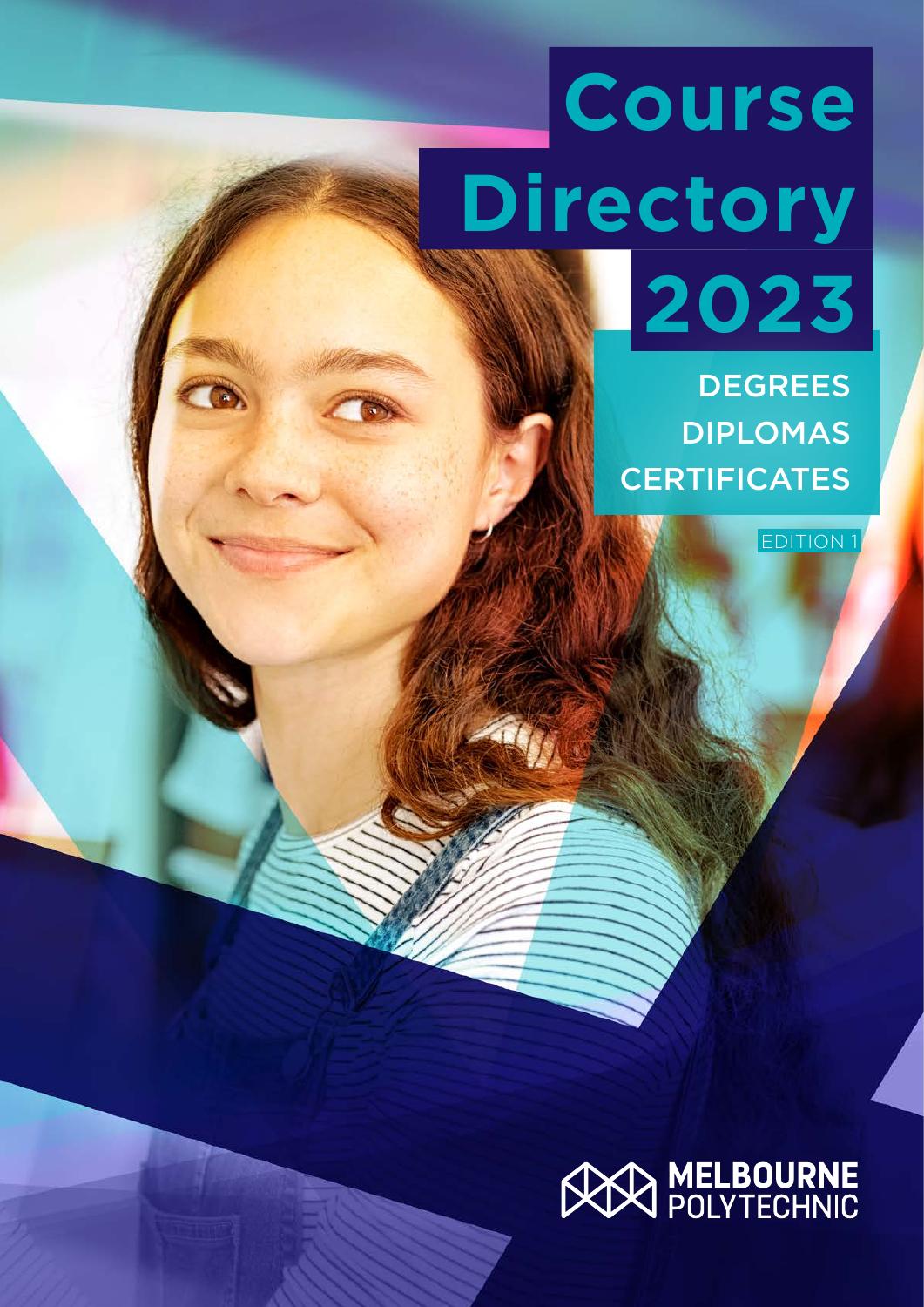### **Never Stop Learning**

Melbourne Polytechnic offers a different way to learn. In 1912, we began training; delivering courses that saw graduates build upon the industries we see today. In 2022, our courses are just as hands-on and highly regarded as they were more than a century ago.

As Australia's first true polytechnic, we offer you the chance to learn from esteemed professionals in your chosen industry. A Melbourne Polytechnic qualification can help you get ahead, but also lead the way. We teach you the necessary theory and knowledge to better establish your own career.

Whatever you choose to study, our graduates are known to be capable and work-ready. Many of our courses offer work placements, exciting networking opportunities and modern training facilities that are industry-standard.

Our teachers are here to help you achieve your best, and they also understand that circumstances can change. If you face barriers to study, we can accommodate by offering personalized pathways, flexible study options and learning support.

With certificate level qualifications through to master degrees, Melbourne Polytechnic can pave the way to further study and help you to grow as a professional. Our teachers are passionate and established in their fields, ready to guide you in yours.

### FEES, CHARGES AND FINANCIAL ASSISTANCE

Your course fees are determined by deciding factors such as course selection and individual circumstances at the time of enrolment.

Melbourne Polytechnic offers several options when it comes to paying fees and seeking financial support.

### You may be eligible for:

- VET Student Loans (for VET students)
- ▶ FEE-HELP (for higher education students)
- ` Concessions on tuition fees, or
- Tuition Payment Plan (TPP) Debitsuccess

For more information regarding payment options visit: www.melbournepolytechnic.edu.au/fees

### COURSES SUBJECT TO CHANGE

For the most up to date course information, visit our website: www.melbournepolytechnic.edu.au

### TO ENQUIRE NOW:

- p: Student Connect 1300 635 276
- w: www.melbournepolytechnic.edu.au/enquiry

### BE SOCIAL

- $\sum$  twitter.com/melbpoly
- $\blacksquare$  facebook.com/melbournepolytechnic
- $\Omega$  instagram.com/melbpoly
- $\blacksquare$  youtube.com/melbpoly

*This training may be delivered with Victorian and Commonwealth Government funding.* Information correct at March 2022 © MELBOURNE POLYTECHNIC

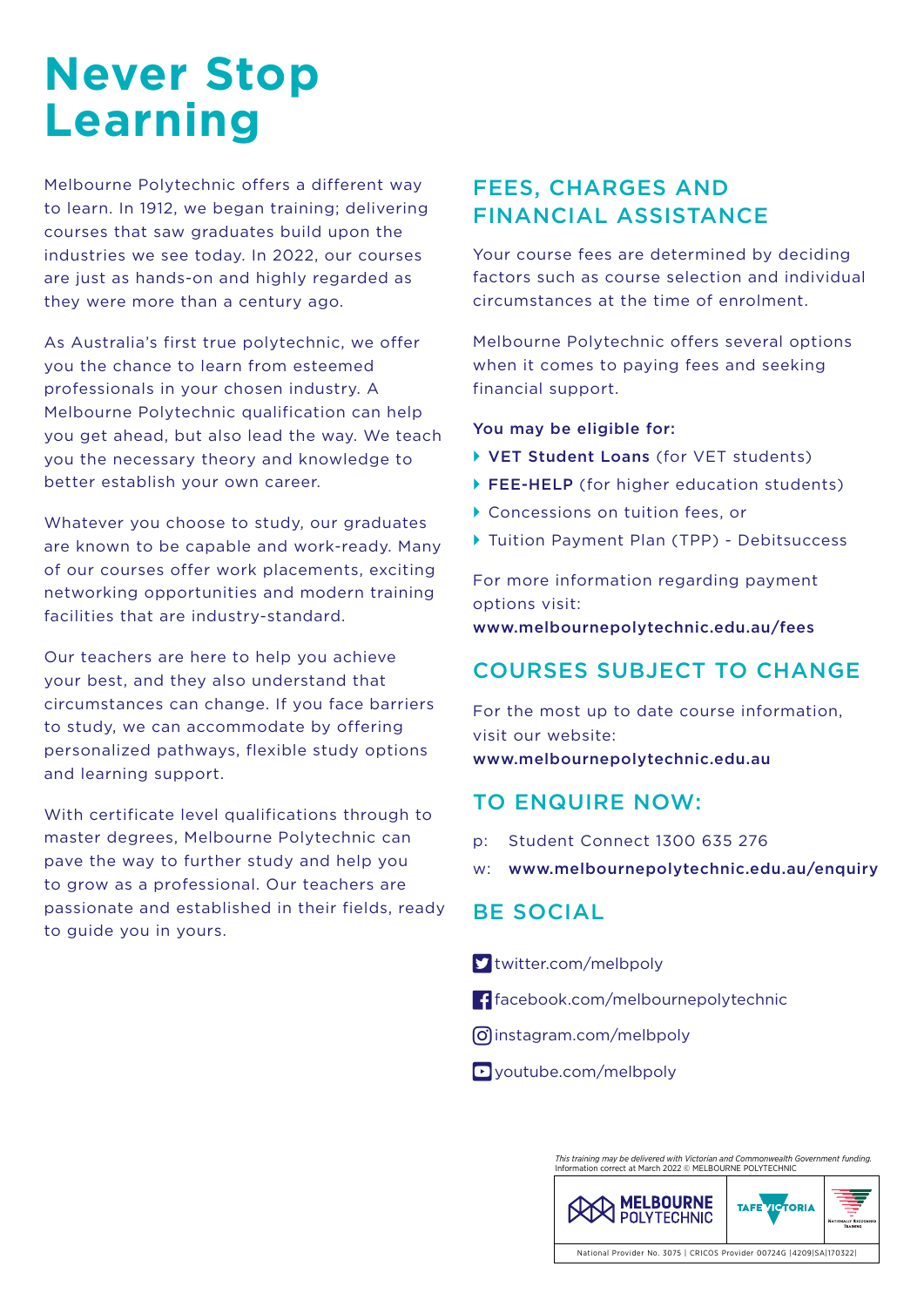### **PATHWAYS**



### **WHERE TO FIND US**

Our campuses boast some of the best training facilities in Australia. Many of our classrooms and workshops are designed to simulate real workplaces and provide services direct to the public or industry.

Campuses are located around metropolitan Melbourne:

- ` Collingwood
- **DETA** Heidelberg
- $\blacktriangleright$  Epping
- $\blacktriangleright$  Fairfield
- ` Prahran ▶ Preston
- ▶ Greensborough

Melbourne Polytechnic has training centres located around northern and outer Melbourne.

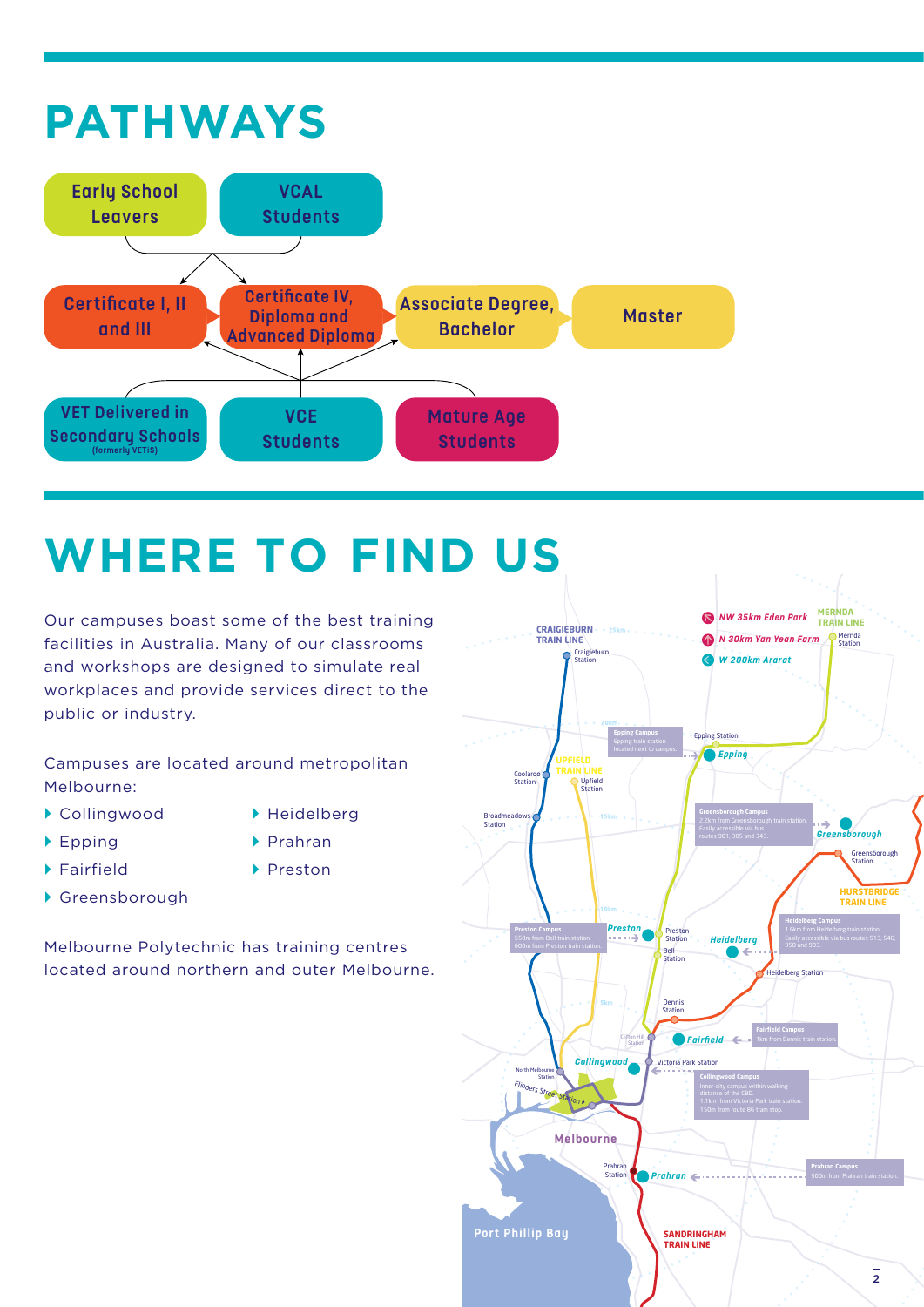| <b>AGRICULTURE AND CONSERVATION</b>                               |            |                                        |               |            |
|-------------------------------------------------------------------|------------|----------------------------------------|---------------|------------|
| <b>Agriculture</b>                                                |            |                                        |               |            |
| Bachelor of Agriculture and Technology - Agronomy - HEPIBAT       | EP         | FT: 3 vrs                              | PT: 7 yrs     |            |
| Undergraduate Certificate in Agriculture - HEUGCAG                | EP         | FT: 6 mths                             |               |            |
| Diploma of Agriculture - AHC50116                                 | EP         | FT: 18 mths                            |               | <b>NRT</b> |
| Certificate IV in Agriculture - AHC40116                          | YY         | FT: 32 wks                             |               | <b>NRT</b> |
| Certificate III in Agriculture - AHC30116                         | YΥ         | FT: 32 wks                             |               | <b>NRT</b> |
|                                                                   |            |                                        |               |            |
| <b>Conservation</b>                                               |            |                                        |               |            |
| Diploma of Conservation and Ecosystem Management - AHC51120       | EP         | FT: 18 mths                            |               | <b>NRT</b> |
| <b>Viticulture and Winemaking</b>                                 |            |                                        |               |            |
| Bachelor of Agriculture and Technology                            |            |                                        |               |            |
| - Viticulture and Winemaking - HEPIBAT                            | EP         | FT: 3 yrs                              | PT: 7 yrs     |            |
| Undergraduate Certificate in Viticulture and Winemaking - HEUGCVM | EP         | FT: 6 mths                             |               |            |
|                                                                   |            |                                        |               |            |
| <b>ANIMAL STUDIES</b>                                             |            |                                        |               |            |
| Bachelor of Veterinary Nursing - HESBVN                           | EP         | FT: 3 yrs                              | PT: 6 yrs     |            |
| Associate Degree of Veterinary Nursing - HEPIADVN                 | EP         | FT: 2 yrs                              | PT: 4 yrs     |            |
| Certificate IV in Veterinary Nursing - ACM40418                   | FF         | FT: 2 yrs                              |               | <b>NRT</b> |
| Certificate III in Companion Animal Services - ACM30417           | FF         | FT:1 yr                                |               | <b>NRT</b> |
| Certificate II in Animal Studies - ACM20117                       | EP, FF     | FT: 6 mths                             | PT: 1 yr      | <b>NRT</b> |
|                                                                   |            |                                        |               |            |
|                                                                   |            |                                        |               |            |
| <b>ARCHITECTURE, BUILDING DESIGN AND CONSTRUCTION</b>             |            |                                        |               |            |
| <b>Architecture and Building Design</b>                           |            |                                        |               |            |
| Bachelor of Applied Architecture - HEBAA                          | EP         | FT: 3 yrs                              | PT: 6 yrs     |            |
| Undergraduate Certificate in Architectural Design - HEUGCAD       | EP         | FT: 6 mths                             |               |            |
| Advanced Diploma of Building Design (Architectural) - 22477VIC    | EP, PR     | FT: 2 yrs                              | PT: 4 yrs     | <b>NRT</b> |
| Diploma of Interior Design - MSF50218                             | EP, PR     | FT:1 yr                                |               | <b>NRT</b> |
| Certificate IV in Interior Decoration - MSF40118                  | EP, PR     | FT:1 yr                                | PT: 2 yrs     | <b>NRT</b> |
| <b>Building Surveying and Construction</b>                        |            |                                        |               |            |
| Bachelor of Engineering Technology (Civil) - HEBETC               | EP         | FT: 4 yrs                              | PT: 8 yrs     | EA         |
| Advanced Diploma of Building Surveying - CPC60115                 | EP, PR     | FT: 18 mths                            | PT: 4 yrs     | <b>NRT</b> |
| Diploma of Building and Construction (Building) - CPC50210        | EP, PR     |                                        | PT: 2 yrs     | <b>NRT</b> |
| Certificate IV in Building and Construction (Building) - CPC40110 | EP, PR     | FT: 6 mths                             | PT: 1 yr      | <b>NRT</b> |
| Certificate III in Construction Waterproofing - CPC31411          | EP, HB     |                                        | PT: available | <b>NRT</b> |
| <b>Industrial Skills</b>                                          |            |                                        |               |            |
| Certificate III in Engineering                                    |            |                                        |               |            |
| - Fabrication Trade - Boilermaking/Welding - MEM30319             | HВ         |                                        | PT: 4 yrs     | <b>NRT</b> |
| Certificate III in Engineering                                    |            |                                        |               |            |
| - Fabrication Trade - Sheetmetal Working - MEM30319               | HВ         |                                        | PT: 4 yrs     | <b>NRT</b> |
| <b>Interior Design</b>                                            |            |                                        |               |            |
|                                                                   |            |                                        |               |            |
| Diploma of Interior Design - MSF50218                             | EP, PR     | FT:1 yr                                |               | <b>NRT</b> |
| Certificate IV in Interior Decoration - MSF40118                  | EP, PR     | FT:1 yr                                | PT: 2 yrs     | <b>NRT</b> |
|                                                                   |            |                                        |               |            |
| <b>AUSLAN</b>                                                     |            |                                        |               |            |
| Diploma of Auslan - PSP51018                                      | OL, PN, PR | FT: available                          | PT: available | <b>NRT</b> |
| Certificate IV in Auslan - PSP40818                               | OL, PN, PR | FT: available                          | PT: available | <b>NRT</b> |
| Certificate III in Auslan - PSP30218                              |            | OL, PN, PR FT: available               | PT: available | <b>NRT</b> |
| Certificate II in Auslan - PSP20218                               |            | OL, PN, PR FT: available PT: available |               | <b>NRT</b> |

KEY

 $\frac{1}{3}$ 

NRT Nationally Recognised Training EA Engineers Australia CPA CPA Australia SA Government of South Australia MA Melbourne AMEP

CW Collingwood EP Epping FF Fairfield HB Heidelberg GB Greensborough NL Northern Lodge Eden Park YY Northern Lodge Yan Yean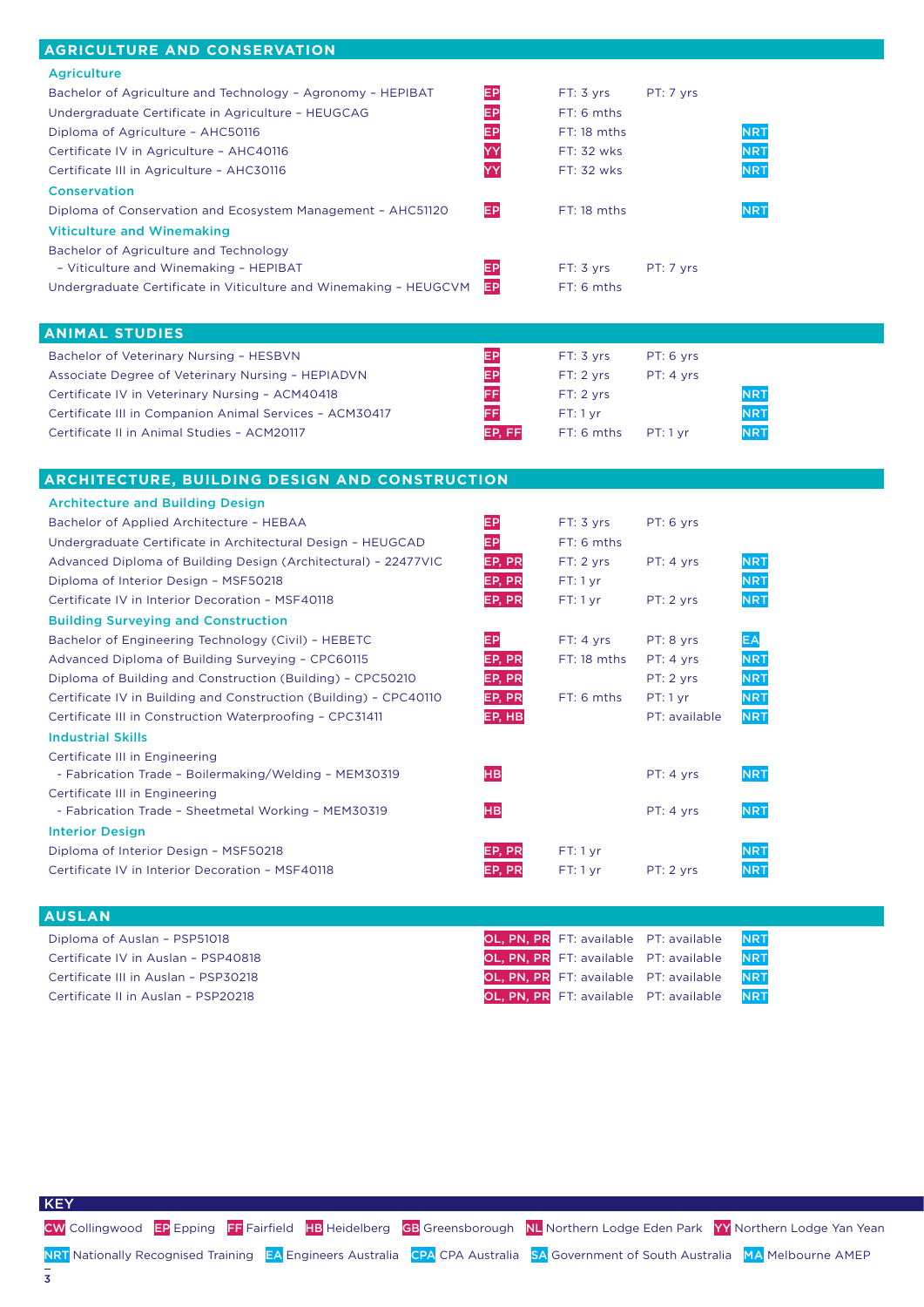#### **BUSINESS MANAGEMENT AND ACCOUNTING**

| <b>Accounting and Finance</b>                                              |           |               |                   |            |
|----------------------------------------------------------------------------|-----------|---------------|-------------------|------------|
| Master of Professional and Practicing Accounting - HEBSMPPA                | <b>PR</b> | FT: 2 yrs     |                   | CPA        |
| Bachelor of Accounting - HEBSBACC                                          | PR        | FT: 3 yrs     | PT: 6.5 yrs       |            |
| Undergraduate Certificate in Accounting - HEUGCACC                         | PR        | $FT: 6$ mths  |                   |            |
| Diploma of Accounting - FNS50217                                           | PR        |               | PT: 1 yr          | <b>NRT</b> |
| Certificate IV in Accounting and Bookkeeping - FNS40217                    | OL, PR    | $FT: 6$ mths  | PT: 18 mths       | <b>NRT</b> |
| Administration                                                             |           |               |                   |            |
| Certificate III in Business Administration (Education) - BSB30915          | <b>PR</b> | FT: 18 wks    |                   | <b>NRT</b> |
| Course in Public Sector Management - 22549VIC                              | οL        |               | $PT: 5$ mths      |            |
| <b>Business</b>                                                            |           |               |                   |            |
| <b>Bachelor of Business - HEBSBBS</b>                                      | PR        | FT: 3 vrs     | PT: 6 yrs         |            |
| Diploma of Business - BSB50120                                             | PR        | FT: 1 yr      |                   | <b>NRT</b> |
| Certificate III in EAL (Access)                                            |           |               |                   |            |
| - Overseas-Qualified Professionals Stream - OQP Victoria - 22486VIC OL, PR |           | FT: available | PT: available     |            |
| <b>Marketing</b>                                                           |           |               |                   |            |
| Certificate IV in Marketing and Communication - BSB40820                   | PR        | $FT: 6$ mths  |                   | <b>NRT</b> |
| <b>Workplace Health and Safety</b>                                         |           |               |                   |            |
| Certificate IV in Work Health and Safety - BSB41419                        | PR        |               | <b>PT: 18 wks</b> | <b>NRT</b> |
|                                                                            |           |               |                   |            |

#### **CONSTRUCTION TRADES**

| <b>Bricklaying</b>                                                                                                             |                |             |               |                |
|--------------------------------------------------------------------------------------------------------------------------------|----------------|-------------|---------------|----------------|
| Certificate III in Bricklaying/Blocklaying                                                                                     |                |             |               |                |
| - Non-apprenticeship - CPC30111                                                                                                | H <sub>B</sub> | FT:1 yr     | PT: available | <b>NRT</b>     |
| Certificate III in Bricklaying/Blocklaying - Apprenticeship - CPC30111                                                         | <b>HB</b>      | FT: 3 yrs   | PT: available | <b>NRT</b>     |
| Certificate II in Building and Construction Pre-Apprenticeship<br>- Bricklaying - 22338VIC                                     | нв             | FT: 14 wks  |               | <b>NRT</b>     |
| <b>Carpentry</b>                                                                                                               |                |             |               |                |
| Certificate III in Carpentry - CPC30211                                                                                        | HВ             | FT: 4 yrs   | PT: available | <b>NRT</b>     |
| Certificate II in Building and Construction Pre-Apprenticeship<br>- Carpentry and Joinery Shopfitting Stairbuilding - 22338VIC | EP             | FT: 19 wks  |               | <b>NRT</b>     |
| <b>Electronics and Electrical</b>                                                                                              |                |             |               |                |
| Certificate III in Electrical Fitting - UEE33011                                                                               | HВ             |             | PT: 4 yrs     | <b>NRT</b>     |
| Certificate III in Electrotechnology Electrician - UEE30811                                                                    | нв             |             | PT: 4 yrs     | <b>NRT</b>     |
| Certificate II in Electrotechnology (Pre-Vocational) - 22499VIC                                                                | EP             | $FT:10$ wks |               | <b>NRT</b>     |
| <b>Furniture and Cabinet Making</b>                                                                                            |                |             |               |                |
| Certificate III in Cabinet Making                                                                                              |                |             |               |                |
| - Furniture Making Apprenticeship - MSF31113                                                                                   | нв             |             | PT: 4 yrs     | <b>NRT</b>     |
| Certificate II in Furniture Making Pathways                                                                                    |                |             |               |                |
| / Certificate II in Building and Construction - MSF20516                                                                       | нв             | FT: 18 wks  |               | <b>NRT</b>     |
| Joinery, Shopfitting and Stair Building                                                                                        |                |             |               |                |
| Certificate III in Joinery - CPC31912                                                                                          | HВ             |             | PT: 4 yrs     | <b>NRT</b>     |
| Certificate III in Shopfitting - CPC30120                                                                                      | нв             |             | PT: 4 yrs     | <b>NRT</b>     |
| Locksmithing                                                                                                                   |                |             |               |                |
| Certificate III in Locksmithing - Apprenticeship - MEM30819                                                                    | HВ             |             | PT: 3 yrs     | <b>SA, NRT</b> |
| <b>Painting, Decorating and Plastering</b>                                                                                     |                |             |               |                |
| Certificate III in Painting and Decorating - CPC30620                                                                          | EP             |             |               | <b>NRT</b>     |
| Certificate II in Building and Construction Pre-Apprenticeship<br>- Painting and Decorating - 22338VIC                         | EP             | FT: 13 wks  |               | <b>NRT</b>     |
| <b>Plumbing Services</b>                                                                                                       |                |             |               |                |
| Certificate IV in Plumbing and Services<br>- Operations Stream - CPC40912                                                      | HВ             |             | PT: 3 yrs     | <b>NRT</b>     |
| Certificate III in Plumbing - CPC32413                                                                                         | нв             | FT: 3 yrs   |               | <b>NRT</b>     |
| Certificate II in Plumbing (Pre-apprenticeship) - 22569VIC                                                                     | EP, HB         | $FT:10$ wks |               | <b>NRT</b>     |
| Waterproofing                                                                                                                  |                |             |               |                |
| Certificate III in Construction Waterproofing - CPC31411                                                                       | EP, HB         |             | PT: available | <b>NRT</b>     |

OL Online PN Prahran PR Preston WI Workplace and Industry CL Community Locations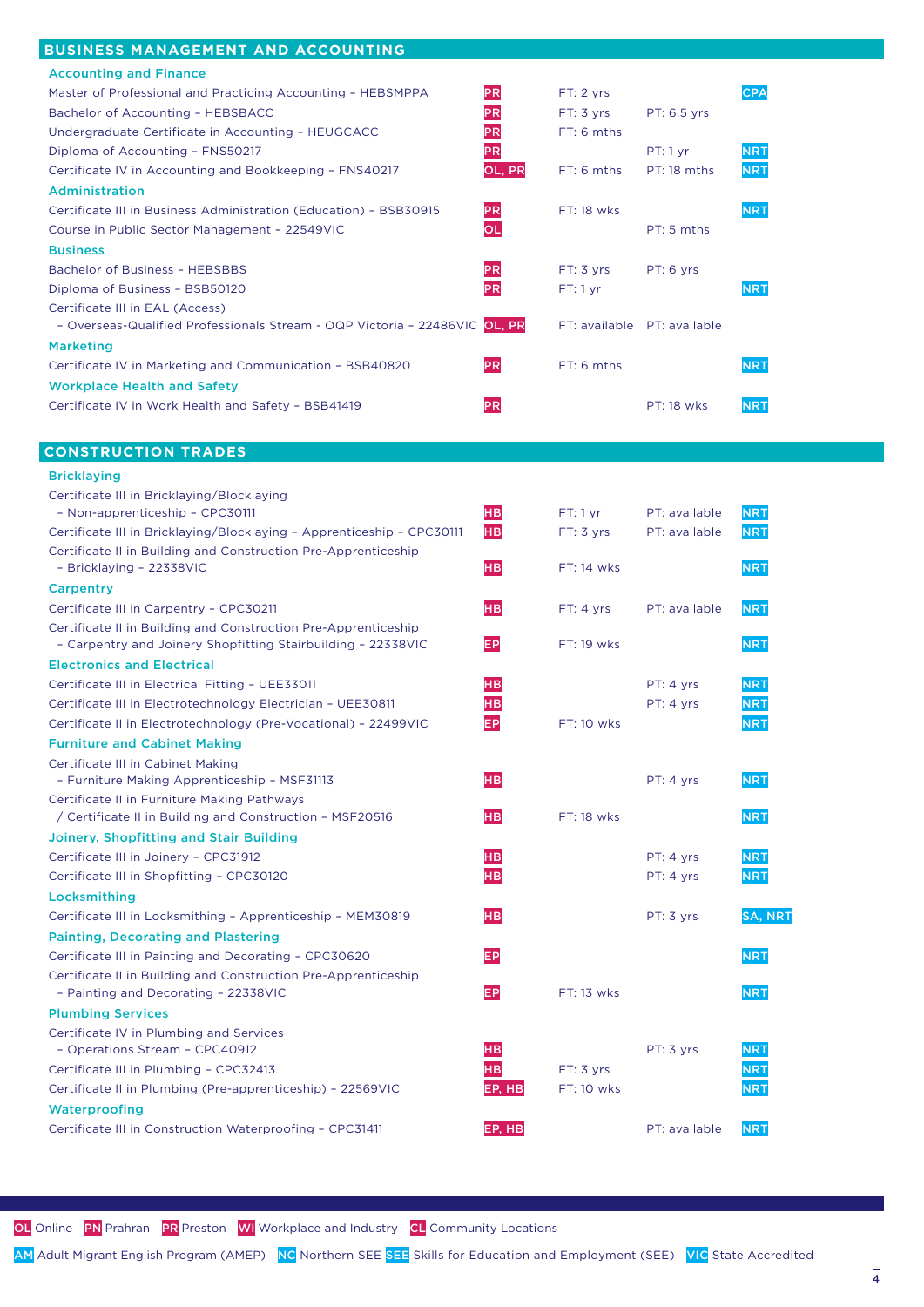| <b>EDUCATION</b>                                                                                                                                                                                                                                                                                                                                                                                                                                               |                                                      |                                                                                     |                                                     |                                                      |
|----------------------------------------------------------------------------------------------------------------------------------------------------------------------------------------------------------------------------------------------------------------------------------------------------------------------------------------------------------------------------------------------------------------------------------------------------------------|------------------------------------------------------|-------------------------------------------------------------------------------------|-----------------------------------------------------|------------------------------------------------------|
| <b>Early Childhood Education</b><br>Bachelor of Education (Early Years and Primary) - HEBOEEYP<br>Associate Degree of Early Years Studies - HEFEADEYS<br>Diploma of Early Childhood Education and Care - CHC50113<br>Certificate III in Early Childhood Education and Care - CHC30113<br><b>Education Support</b><br>Certificate III in Education Support - CHC30213<br><b>Training and Assessment</b><br>Certificate IV in Training and Assessment - TAE40116 | PR<br>PR<br>EP, PR<br>EP, PR<br>EP, PR<br>EP, GB, PR | FT: 4 yrs<br>FT: 2 yrs<br>$FT: 18$ mths<br>FT: 6 mths<br>$FT: 6$ mths<br>FT: 9 mths | PT: 8 yrs<br>PT: 4 yrs<br>PT: available<br>PT: 1 yr | <b>NRT</b><br><b>NRT</b><br><b>NRT</b><br><b>NRT</b> |
| <b>ENGINEERING</b>                                                                                                                                                                                                                                                                                                                                                                                                                                             |                                                      |                                                                                     |                                                     |                                                      |
| <b>Civil Engineering</b>                                                                                                                                                                                                                                                                                                                                                                                                                                       |                                                      |                                                                                     |                                                     |                                                      |
| Bachelor of Engineering Technology (Civil) - HEBETC                                                                                                                                                                                                                                                                                                                                                                                                            | EP                                                   | FT: 4 yrs                                                                           | PT: 8 yrs                                           | EA                                                   |
| Advanced Diploma of Engineering Technology<br>- Civil Engineering Design - 22479VIC                                                                                                                                                                                                                                                                                                                                                                            | EP, PR                                               | FT: 2 vrs                                                                           | PT: available                                       | <b>NRT</b>                                           |
| Diploma of Engineering Technology<br>- Civil Engineering - 22478VIC                                                                                                                                                                                                                                                                                                                                                                                            | EP, PR                                               | $FT:1$ yr                                                                           | PT: available                                       | <b>NRT</b>                                           |
| <b>Fabrication and Welding</b>                                                                                                                                                                                                                                                                                                                                                                                                                                 |                                                      |                                                                                     |                                                     |                                                      |
| Certificate III in Engineering - Fabrication Trade<br>- Boilermaking/Welding - MEM30319<br>Certificate III in Engineering - Fabrication Trade                                                                                                                                                                                                                                                                                                                  | <b>HB</b>                                            |                                                                                     | PT: 4 yrs                                           | <b>NRT</b>                                           |
| - Sheetmetal Working - MEM30319<br><b>Manufacturing and Mechanical Engineering</b>                                                                                                                                                                                                                                                                                                                                                                             | <b>HB</b>                                            |                                                                                     | PT: 4 yrs                                           | <b>NRT</b>                                           |
| Certificate III in Engineering - Fabrication Trade<br>- Boilermaking/Welding - MEM30319<br>Certificate III in Engineering - Fabrication Trade                                                                                                                                                                                                                                                                                                                  | <b>HB</b>                                            |                                                                                     | PT: 4 yrs                                           | <b>NRT</b>                                           |
| - Sheetmetal Working - MEM30319                                                                                                                                                                                                                                                                                                                                                                                                                                | <b>HB</b>                                            |                                                                                     | PT: 4 yrs                                           | <b>NRT</b>                                           |
| Certificate III in Engineering - Mechanical Trade - MEM30219                                                                                                                                                                                                                                                                                                                                                                                                   | нв                                                   |                                                                                     | PT: 3 yrs                                           | <b>NRT</b>                                           |
| <b>Robotics and Automation</b>                                                                                                                                                                                                                                                                                                                                                                                                                                 |                                                      |                                                                                     |                                                     |                                                      |
| Advanced Diploma of Engineering Technology<br>- Mechatronic Engineering Design - 22479VIC                                                                                                                                                                                                                                                                                                                                                                      | EP, PR                                               | FT: 2 yrs                                                                           | PT: available                                       | <b>EA, NRT</b>                                       |
| Diploma of Engineering Technology<br>- Mechatronic Engineering - 22478VIC                                                                                                                                                                                                                                                                                                                                                                                      | EP, PR                                               | FT:1 yr                                                                             | PT: available                                       | <b>NRT</b>                                           |

**KEY**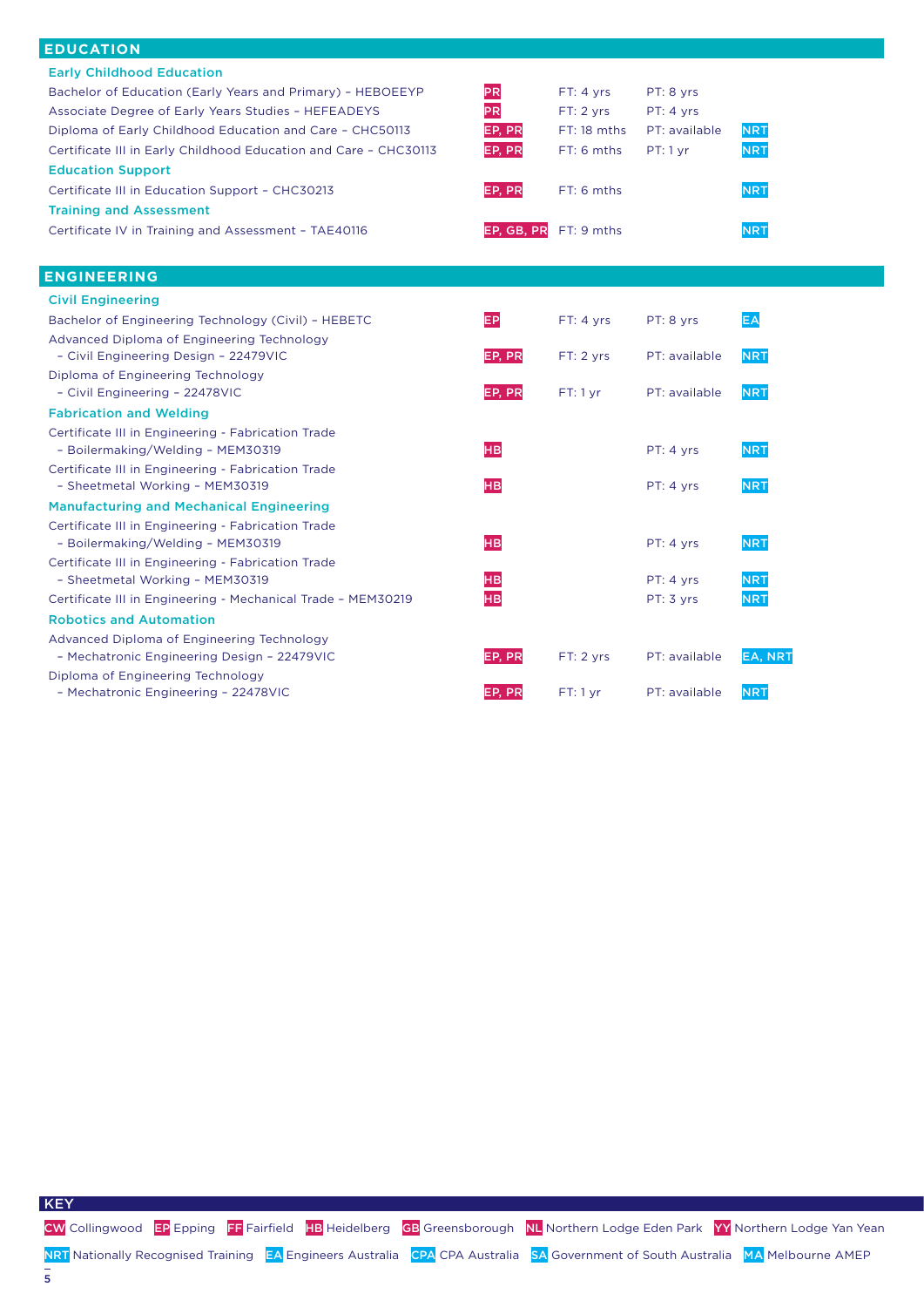### **ENGLISH AS AN ADDITIONAL LANGUAGE**

| ENGLISH AS AN ADDITIONAL LANGUAGE                                                              |            |                              |               |                      |
|------------------------------------------------------------------------------------------------|------------|------------------------------|---------------|----------------------|
| <b>English as an Additional Language</b>                                                       |            |                              |               |                      |
| Certificate IV in EAL (Further Study) - 22492VIC                                               | IЕP        | FT: 6 mths                   |               | AM, MA, NRT, NC, SEE |
| Certificate III in EAL (Access) - 22486VIC                                                     | EP, PN, PR | FT: 6 mths                   | PT: 1 yr      | AM, MA, NRT, NC, SEE |
| Certificate III in EAL (Access)                                                                |            |                              |               |                      |
| - Overseas-Qualified Professionals Stream - OQP Victoria - 22486VIC OL, PR                     |            | FT: available                | PT: available |                      |
| Certificate II in EAL (Access) - 22485VIC                                                      | EP, PN, PR | FT: 6 mths                   | PT: 1 yr      | AM, MA, NRT, NC, SEE |
| Certificate I in EAL (Access) - 22484VIC                                                       | EP, PN, PR | FT: 6 mths                   | PT: 1 yr      | AM, MA, NRT, NC, SEE |
| Course in EAL - 22483VIC                                                                       | EP, PN, PR | FT: 6 mths                   | PT: 1 yr      | AM, MA, NRT, NC, SEE |
| <b>Adult Migrant English Program (AMEP)</b>                                                    |            |                              |               |                      |
| Certificate IV in EAL (Further Study) - 22492VIC                                               | EP         | FT: 6 mths                   |               | AM, MA, NRT, NC, SEE |
| Certificate III in EAL (Access) - 22486VIC                                                     | EP, PN, PR | FT: 6 mths                   | $PT: 1 \, yr$ | AM, MA, NRT, NC, SEE |
| Certificate II in EAL (Access) - 22485VIC                                                      | EP, PN, PR | $FT: 6$ mths                 | PT: 1 yr      | AM, MA, NRT, NC, SEE |
| Certificate I in EAL (Access) - 22484VIC                                                       |            | <b>EP, PN, PR</b> FT: 6 mths | PT: 1 yr      | AM, MA, NRT, NC, SEE |
| Course in EAL - 22483VIC                                                                       |            | EP, PN, PR FT: 6 mths        | PT: 1 yr      | AM, MA, NRT, NC, SEE |
|                                                                                                |            |                              |               |                      |
| <b>EQUINE STUDIES</b>                                                                          |            |                              |               |                      |
| Certificate IV in Farriery - ACM40818                                                          | EP, WI     | FT: 4 yrs                    |               |                      |
| Certificate III in Racing (Trackwork Rider) - RGR30518                                         | EP         | FT: 25 wks                   |               | <b>NRT</b>           |
|                                                                                                |            |                              |               |                      |
|                                                                                                |            |                              |               |                      |
|                                                                                                |            |                              |               |                      |
| <b>FOUNDATION SKILLS</b>                                                                       |            |                              |               |                      |
| <b>Adult Literacy and Numeracy</b>                                                             |            |                              |               |                      |
| Victorian Certificate of Applied Learning VCAL                                                 |            |                              |               |                      |
| VCAL - Victorian Certificate of Applied Learning (Foundation)                                  |            |                              |               |                      |
| - VCALFND001                                                                                   | <b>HB</b>  | FT: available                |               | <b>NRT</b>           |
| VCAL - Victorian Certificate of Applied Learning (Intermediate)<br>- Intermediate - VCALINT001 | EP, HB     | FT: available                |               | <b>NRT</b>           |
| VCAL - Victorian Certificate of Applied Learning (Senior)                                      |            |                              |               |                      |
| - VCALSEN001                                                                                   | EP, HB     | FT: available                |               | <b>NRT</b>           |
| <b>Work Education</b>                                                                          |            |                              |               |                      |
| Certificate II in Work Education - 22481VIC                                                    | PR         | $FT:1$ yr                    | PT: available |                      |
| Certificate I in Food Processing - Work Education - FBP10117                                   | PR         | FT:1 yr                      | PT: available | <b>NRT</b>           |
| Certificate I in Initial Adult Literacy and Numeracy - 22555VIC                                | PR         | FT:1 yr                      | PT: available | <b>NRT</b>           |
| Certificate I in Transition Education - Work Education - 22567VIC                              | PR         | FT:1 yr                      | PT: 2 yrs     | <b>NRT</b>           |
| Certificate I in Work Education - General - 22566VIC                                           | PR         | FT:1 yr                      | PT: 2 yrs     | <b>NRT</b>           |
| Certificate I in Work Education - Hospitality - 22566VIC                                       | PR         | FT:1 yr                      | PT: 2 yrs     | <b>NRT</b>           |
| Certificate I in Work Education - Ignition Theatre - 22566VIC                                  | PR         | FT:1 yr                      | PT: 2 yrs     | <b>NRT</b>           |
| Course in Initial Adult Literacy and Numeracy - 22554VIC                                       | PR         | $FT:1$ yr                    | PT: 24 mths   | <b>NRT</b>           |

| <b>HAIRDRESSING</b>                                             |           |           |            |            |
|-----------------------------------------------------------------|-----------|-----------|------------|------------|
| Certificate III in Barbering - SHB30516                         | IPR       | $FT:1$ vr | PT: 6 mths | <b>NRT</b> |
| Certificate III in Hairdressing - Apprenticeship - SHB30416     | IPR       |           | PT: 3 vrs  | <b>NRT</b> |
| Certificate III in Hairdressing - Non-apprenticeship - SHB30416 | <b>PR</b> | $FT:1$ vr | PT: 2 vrs  | <b>NRT</b> |

OL Online PN Prahran PR Preston WI Workplace and Industry CL Community Locations

AM Adult Migrant English Program (AMEP) NC Northern SEE SEE Skills for Education and Employment (SEE) VIC State Accredited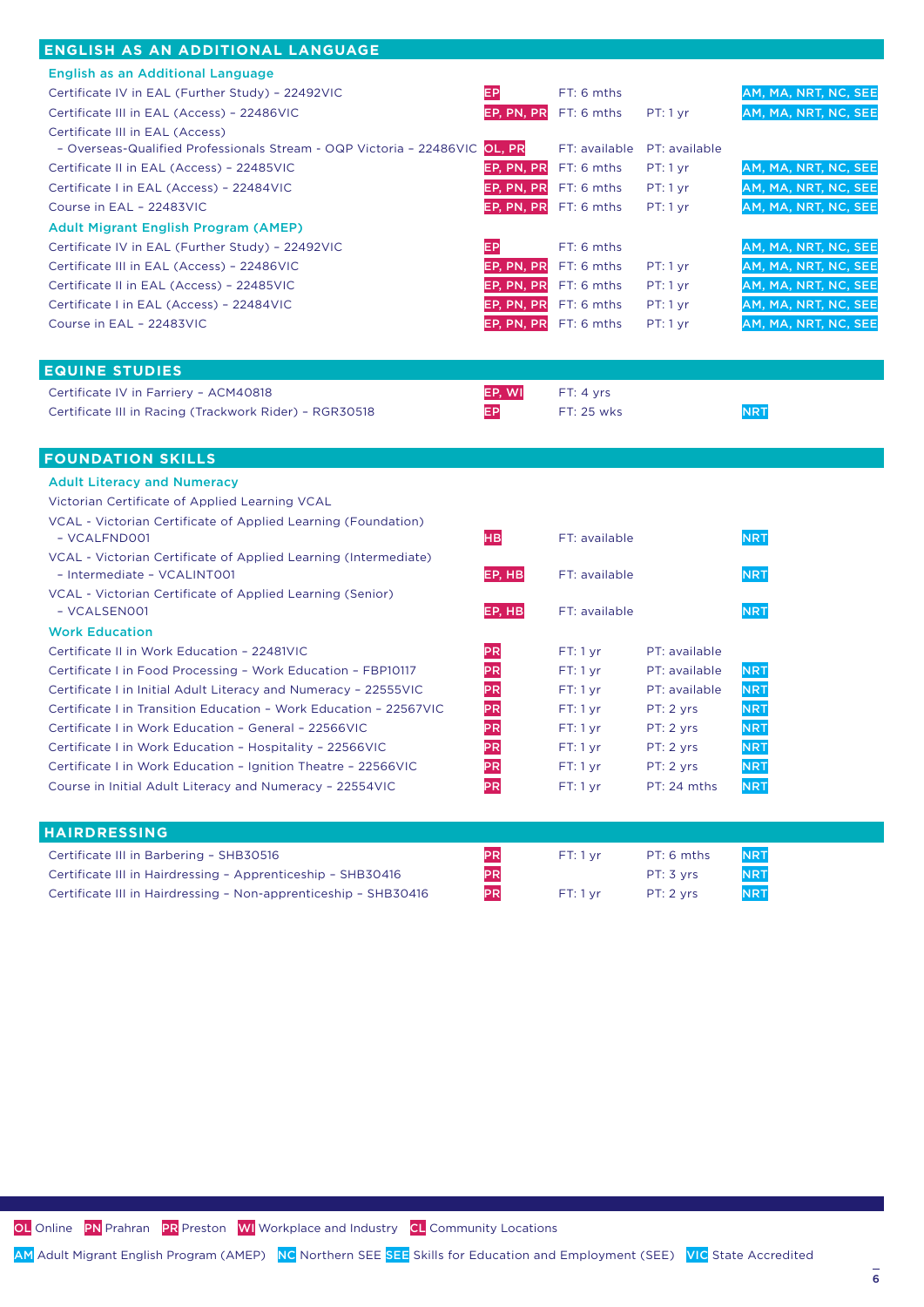#### **HORTICULTURE**

| <b>Floristry</b>                                                      |           |               |                    |            |
|-----------------------------------------------------------------------|-----------|---------------|--------------------|------------|
| Certificate III in Floristry - Non-Apprenticeship - SFL30115          | FF, PN    | FT: 1 yr      | <b>PT: 1.5 yrs</b> | <b>NRT</b> |
| Certificate II in Floristry (Assistant) - SFL20115                    | FF        | FT: 6 mths    | $PT: 1 \, yr$      | <b>NRT</b> |
| <b>Horticulture</b>                                                   |           |               |                    |            |
| Diploma of Arboriculture - AHC50516                                   | FF        |               | PT: 2 yrs          | <b>NRT</b> |
| Diploma of Horticulture - AHC50416                                    | FF        | FT: available |                    | <b>NRT</b> |
| Certificate IV in Horticulture - AHC40416                             | FF        | FT: 1 yr      | PT: 18 mths        | <b>NRT</b> |
| Certificate III in Arboriculture - AHC30816                           | FF        |               | PT: 2 yrs          | <b>NRT</b> |
| Certificate III in Horticulture - AHC30716                            | EP, FF    | $FT:1$ yr     | PT: 18 mths        | <b>NRT</b> |
| Certificate III in Parks and Gardens - Apprenticeship - AHC31016      | FF        | FT: 3 yrs     |                    | <b>NRT</b> |
| Certificate II in Horticulture - AHC20416                             | EP, FF    | $FT: 6$ mth   |                    | <b>NRT</b> |
| Landscaping                                                           |           |               |                    |            |
| Certificate IV in Landscape Design - 22331VIC                         | FF        |               | PT: 18 mths        | <b>NRT</b> |
| Certificate III in Landscape Construction - Apprenticeship - AHC30916 | FF        |               | PT: 3 yrs          | <b>NRT</b> |
| Certificate III in Landscape Construction                             |           |               |                    |            |
| - Non-Apprenticeship - AHC30916                                       | FF        |               | PT: 2 yrs          | <b>NRT</b> |
| <b>Sports Turf Management</b>                                         |           |               |                    |            |
| Certificate III in Sports Turf Management - Apprenticeship - AHC31319 | <b>FF</b> | FT: 3 yrs     |                    | <b>NRT</b> |
| Certificate III in Sports Turf Management                             |           |               |                    |            |
| - Non-Apprenticeship - AHC31319                                       | FF        | FT: 3 yrs     |                    | <b>NRT</b> |
|                                                                       |           |               |                    |            |
| <b>HOSPITALITY</b>                                                    |           |               |                    |            |
| <b>Bakery and Pastry</b>                                              |           |               |                    |            |
| Certificate IV in Patisserie - SIT40716                               | PR, WI    | $FT:1$ yr     |                    | <b>NRT</b> |

| Certificate III in Patisserie - SIT31016                              | PR, WI     | FT: 1 vr     | PT: 18 mths   | <b>NRT</b> |
|-----------------------------------------------------------------------|------------|--------------|---------------|------------|
| <b>Cookerv</b>                                                        |            |              |               |            |
| Certificate IV in Commercial Cookery - SIT40516                       | PN, PR     | $FT:1$ yr    | PT: 3 yrs     | <b>NRT</b> |
| Certificate III in Commercial Cookery - Apprenticeship - SIT30816     | PN, PR, WI |              | PT: 3 yrs     | <b>NRT</b> |
| Certificate III in Commercial Cookery - Non-apprenticeship - SIT30816 | PN, PR, WI | $FT:1$ vr    | PT: 18 mths   | <b>NRT</b> |
| <b>Hospitality</b>                                                    |            |              |               |            |
| Bachelor of Hospitality Management - HETHTHM                          | PR         | FT: 3 vrs    | PT: 6 yrs     |            |
| Undergraduate Certificate in Hospitality Management - HEUGCHM         | PR         | $FT: 6$ mths |               |            |
| Advanced Diploma of Hospitality Management - SIT60316                 | PR         | FT: 2 vrs    | PT: available | <b>NRT</b> |
| Diploma of Hospitality Management - SIT50416                          | PR         | FT: 18 mths  |               | <b>NRT</b> |
| Certificate IV in Hospitality - SIT40416                              | PN, PR, WI | $FT:1$ vr    | PT: available | <b>NRT</b> |
| Certificate III in Hospitality - SIT30616                             | <b>PR</b>  | FT: 6 mths   | PT: 1 yr      | <b>NRT</b> |

CW Collingwood EP Epping FF Fairfield HB Heidelberg GB Greensborough NL Northern Lodge Eden Park YY Northern Lodge Yan Yean

**KEY**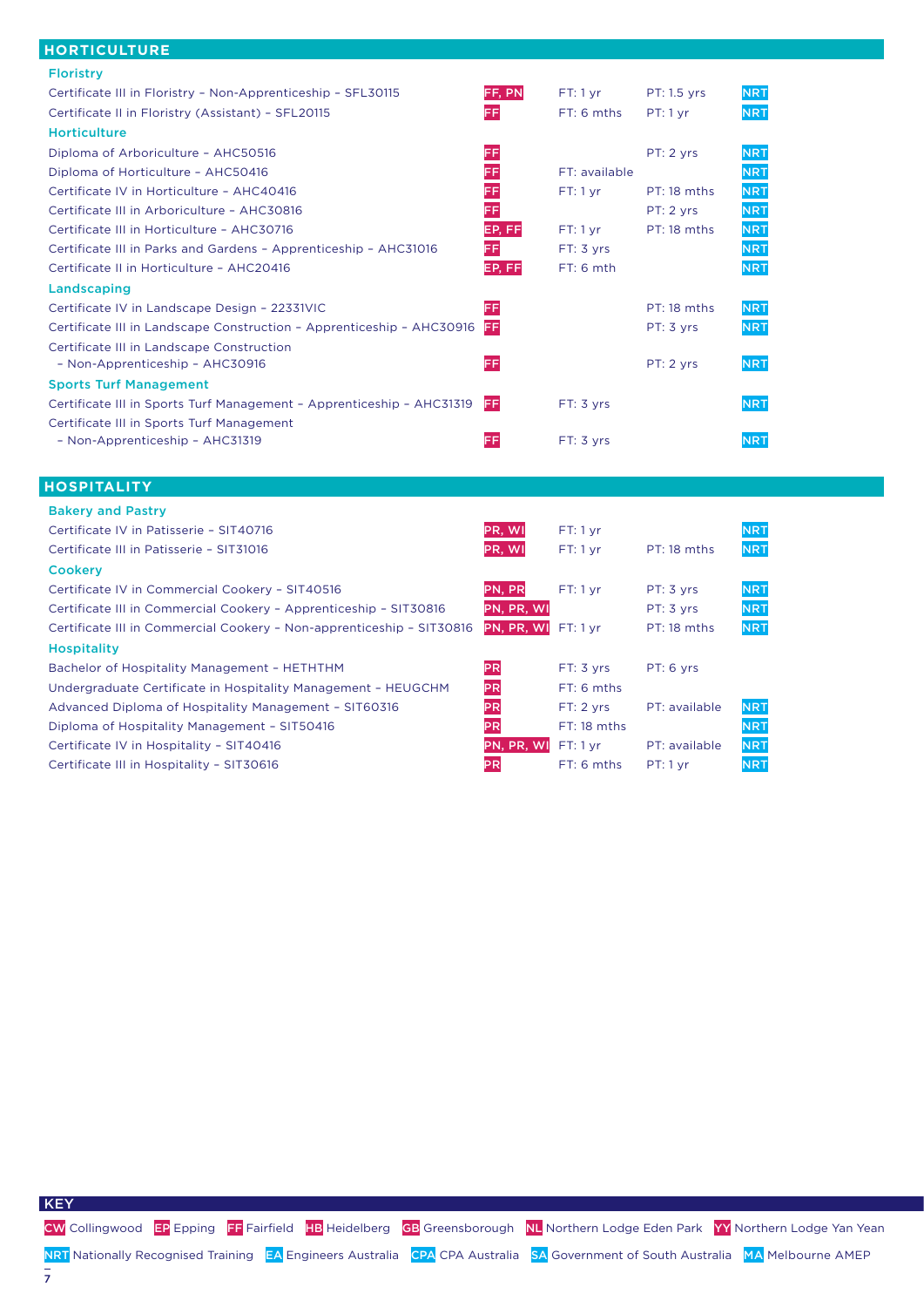### **HUMAN SERVICES**

| <b>Aged Care and Individual Support</b>                                            |           |               |               |                |
|------------------------------------------------------------------------------------|-----------|---------------|---------------|----------------|
| Certificate IV in Disability - CHC43115                                            | <b>GB</b> | FT: 8 mths    |               | NRT            |
| Certificate III in Individual Support - Aged Care - CHC33015                       | <b>GB</b> | FT: 8 mths    |               | <b>NRT</b>     |
| Course in Introduction to the National Disability Insurance Scheme<br>$-22469$ VIC | PR        |               | PT: available | <b>VIC</b>     |
| <b>Community Services</b>                                                          |           |               |               |                |
| Diploma of Community Services - CHC52015                                           | PR        | $FT: 23$ mths |               | <b>NRT</b>     |
| Certificate IV in Alcohol and Other Drugs - CHC43215                               | PR        | $FT: 11$ mths |               | <b>NRT</b>     |
| Certificate IV in Child, Youth and Family Intervention - CHC40313                  | WI        | FT: 9 mths    | PT: available | <b>NRT</b>     |
| Certificate IV in Child, Youth and Family Intervention (Partial)                   |           |               |               |                |
| - Trauma Informed Practice - CHC40313                                              | WI        | $FT: 6$ mths  | PT: available | <b>NRT</b>     |
| Certificate IV in Community Services - CHC42015                                    | PR        | FT: 11 mths   |               | <b>NRT</b>     |
| Certificate IV in Mental Health Peer Work - CHC43515                               | PR        |               | PT: 14 mths   |                |
| <b>Health Services and Support</b>                                                 |           |               |               |                |
| Certificate IV in Allied Health Assistance - HLT43015                              | <b>GB</b> | FT: 9 mths    |               | <b>NRT</b>     |
| Certificate IV in Mental Health - CHC43315                                         | PR        | FT: 11 mths   |               | <b>NRT</b>     |
| Certificate III in Pathology Collection - HLT37215                                 | GB, PR    | FT: 6 mths    |               | <b>NRT</b>     |
| <b>National Disability Insurance Scheme NDIS</b>                                   |           |               |               |                |
| Certificate IV in Allied Health Assistance - HLT43015                              | <b>GB</b> | FT: 9 mths    |               | <b>NRT</b>     |
| Certificate IV in Disability - CHC43115                                            | GB        | FT: 8 mths    |               | <b>NRT</b>     |
| Certificate IV in Mental Health - CHC43315                                         | PR        | $FT: 11$ mths |               | <b>NRT</b>     |
| Certificate III in Individual Support - Aged Care - CHC33015                       | <b>GB</b> | FT: 8 mths    |               | <b>NRT</b>     |
| Course in Introduction to the National Disability Insurance Scheme                 |           |               |               |                |
| $-22469$ VIC                                                                       | PR        |               | PT: available | <b>VIC</b>     |
|                                                                                    |           |               |               |                |
| <b>INFORMATION TECHNOLOGY AND SECURITY</b>                                         |           |               |               |                |
| <b>Information Technology</b>                                                      |           |               |               |                |
| Bachelor of Information Technology - HEBSIT                                        | PN, PR    | FT: 3 yrs     | PT: available |                |
| Undergraduate Certificate in Network Security - HEUGCNS                            | PN, PR    | FT: 6 mths    |               |                |
| Diploma of Information Technology - ICT50220                                       | PR        | FT: 1 yr      |               | <b>NRT</b>     |
| Certificate IV in Cyber Security - 22334VIC                                        | PR        | FT:1 yr       | PT: 24 mths   | <b>NRT</b>     |
| <b>Security</b>                                                                    |           |               |               |                |
| Bachelor of Information Technology - HEBSIT                                        | PN, PR    | FT: 3 yrs     | PT: available |                |
| Undergraduate Certificate in Network Security - HEUGCNS                            | PN, PR    | $FT: 6$ mths  |               |                |
| Certificate IV in Cyber Security - 22334VIC                                        | PR        | FT: 1 yr      | PT: 24 mths   | <b>NRT</b>     |
| Certificate III in Locksmithing - Apprenticeship - MEM30819                        | нв        |               | PT: 3 yrs     | <b>SA, NRT</b> |

OL Online PN Prahran PR Preston WI Workplace and Industry CL Community Locations

AM Adult Migrant English Program (AMEP) NC Northern SEE SEE Skills for Education and Employment (SEE) VIC State Accredited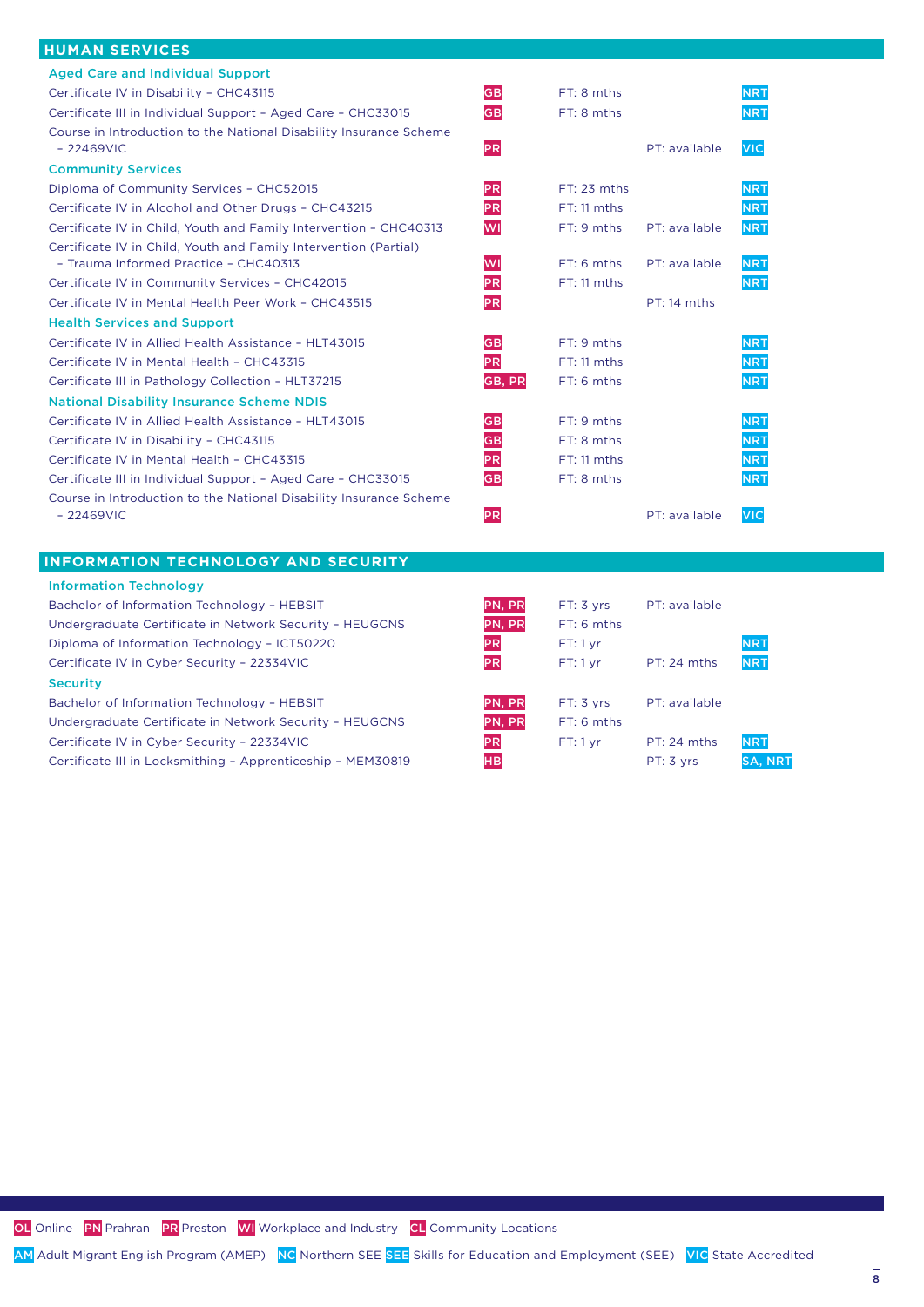| MUSIC PERFORMANCE AND INDUSTRY                                                                          |          |               |                   |            |
|---------------------------------------------------------------------------------------------------------|----------|---------------|-------------------|------------|
| Master of Creative Industries - HECAMCI                                                                 | FF       | FT: 18 mths   | PT: 3 yrs         |            |
| <b>Music Industry</b>                                                                                   |          |               |                   |            |
| Bachelor of Music - HEASSAPM                                                                            | FF       | FT: 3 yrs     | PT: available     |            |
| Advanced Diploma of Music Industry - Performance - CUA60515                                             | FF       | FT: 32 wks    |                   | <b>NRT</b> |
| Advanced Diploma of Music Industry - Sound Production - CUA60515                                        | FF       | FT: 32 wks    |                   | <b>NRT</b> |
| Diploma of Music Industry - Performance - CUA50815                                                      | FF       | FT: 32 wks    |                   | <b>NRT</b> |
| Diploma of Music Industry - Music Production - CUA50815                                                 | EE       | FT: 32 wks    |                   | <b>NRT</b> |
| Certificate IV in Music Industry - Sound Production - CUA40915                                          | FF       | FT: 15 wks    | PT: 30 wks        | <b>NRT</b> |
| <b>Music Performance</b>                                                                                |          |               |                   |            |
| Bachelor of Music - HEASSAPM                                                                            | FF       | FT: 3 yrs     | PT: available     |            |
| Bachelor of Songwriting and Music Production - HECABSMP                                                 | FF       | FT: 3 yrs     | PT: available     |            |
| Undergraduate Certificate in Music - HEUGCMU                                                            | FF       | FT: 6 mths    |                   |            |
| Undergraduate Certificate in Songwriting and                                                            |          |               |                   |            |
| Music Production - HEUGCSMP                                                                             | FF       | FT: 6 mths    |                   |            |
| Advanced Diploma of Music Industry - Performance - CUA60515                                             | FF       | FT: 32 wks    |                   | <b>NRT</b> |
| Diploma of Music Industry - Performance - CUA50815                                                      | FF       | FT: 32 wks    |                   | <b>NRT</b> |
|                                                                                                         |          |               |                   |            |
| RETAIL WHOLESALE AND LOGISTICS                                                                          |          |               |                   |            |
| <b>Retail Operations</b>                                                                                |          |               |                   |            |
| Certificate III in Greengrocery - 22340VIC                                                              | WI       |               | <b>PT: 27 wks</b> | <b>NRT</b> |
|                                                                                                         |          |               |                   |            |
| <b>SCREEN AND MEDIA</b>                                                                                 |          |               |                   |            |
| Advanced Diploma of Screen and Media - CUA60615                                                         | FF       | FT:1 yr       |                   | <b>NRT</b> |
| Diploma of Screen and Media                                                                             |          |               |                   |            |
| - Specialist Make-Up Services - CUA51015                                                                | PN       |               |                   |            |
|                                                                                                         |          | $FT: 10$ mths |                   | <b>NRT</b> |
| Certificate IV in Screen and Media - CUA41215                                                           | FF       | FT:1 yr       |                   | <b>NRT</b> |
|                                                                                                         |          |               |                   |            |
|                                                                                                         |          |               |                   |            |
| <b>SOUND PRODUCTION</b>                                                                                 |          |               |                   |            |
| Master of Creative Industries - HECAMCI                                                                 | FF       | FT: 18 mths   | PT: 3 yrs         |            |
| Bachelor of Songwriting and Music Production - HECABSMP<br>Undergraduate Certificate in Songwriting and | FF       | FT: 3 yrs     | PT: available     |            |
| Music Production - HEUGCSMP                                                                             |          | FT: 6 mths    |                   |            |
| Advanced Diploma of Music Industry - Sound Production - CUA60515                                        | EF<br>FF | FT: 32 wks    |                   | <b>NRT</b> |
| Diploma of Music Industry - Music Production - CUA50815                                                 | FF       | FT: 32 wks    |                   | NRT        |
| Certificate IV in Music Industry - Sound Production - CUA40915                                          | FF       | FT: 15 wks    | <b>PT: 30 wks</b> | <b>NRT</b> |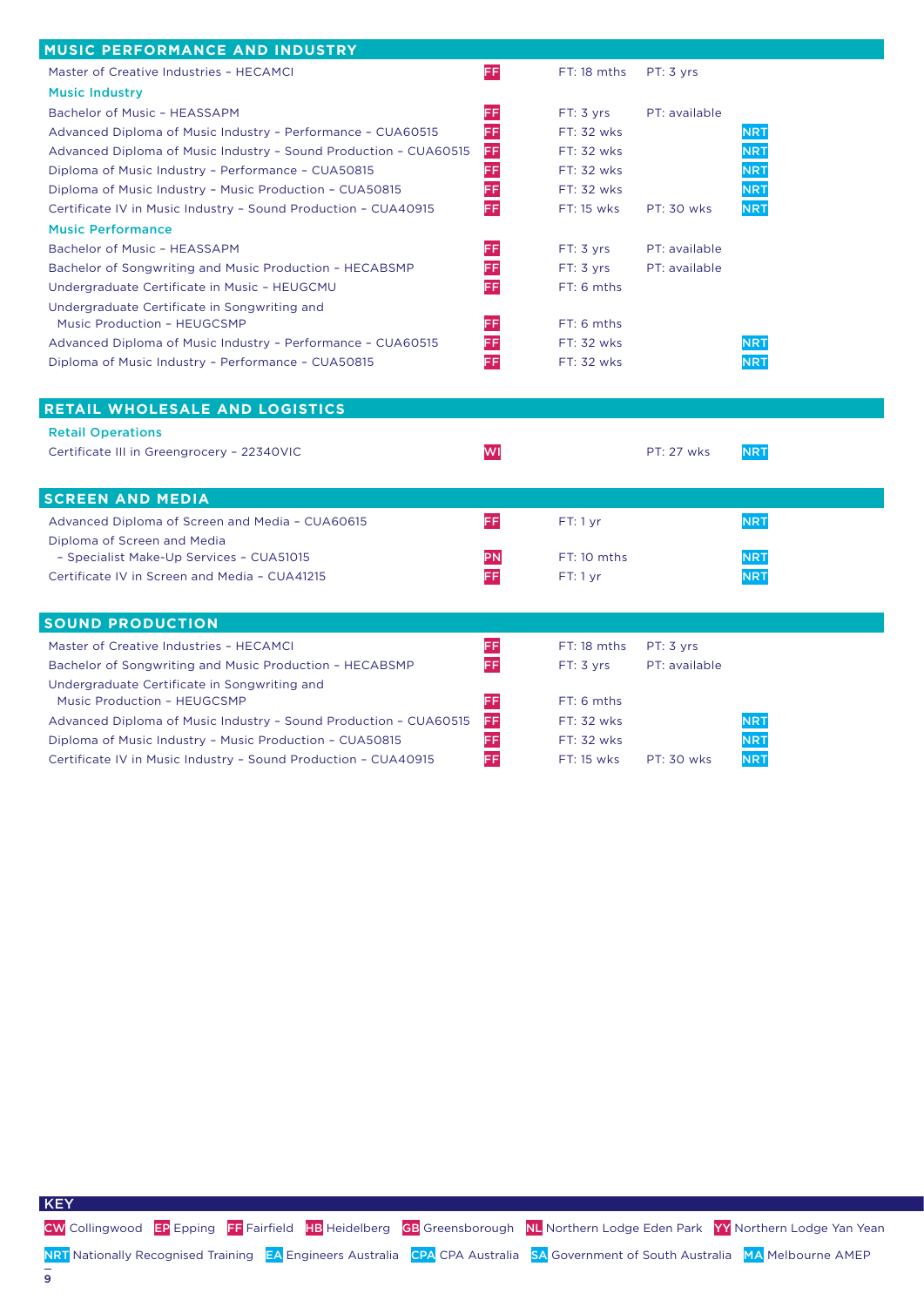| <b>THEATRE</b>                                                     |           |               |               |            |
|--------------------------------------------------------------------|-----------|---------------|---------------|------------|
| Theatre, Production, Make-Up                                       |           |               |               |            |
| Diploma of Live Production and Technical Services                  |           |               |               |            |
| - Costume for Performance - CUA50415                               | PN        | FT: 10 mths   |               | <b>NRT</b> |
| Diploma of Live Production and Technical Services                  |           |               |               |            |
| - Live Production - CUA50415                                       | PN        | $FT: 10$ mths |               | <b>NRT</b> |
| Diploma of Screen and Media                                        |           |               |               |            |
| - Specialist Make-Up Services - CUA51015                           | PN        | FT: 10 mths   |               | <b>NRT</b> |
| Diploma of Theatre Arts - 22315VIC                                 | PN        | FT: 11 mths   |               | <b>NRT</b> |
|                                                                    |           |               |               |            |
| <b>VISUAL ART</b>                                                  |           |               |               |            |
|                                                                    |           |               |               |            |
| Master of Creative Industries - HECAMCI                            | FF        | $FT: 18$ mths | PT: 3 yrs     |            |
| <b>Glass and Glazing Design</b>                                    |           |               |               |            |
| Certificate IV in Glass and Glazing - MSF40418                     | PN        | FT:1 yr       |               | <b>NRT</b> |
| Certificate III in Glass and Glazing - Designed Glazing - MSF30418 | PN        | FT:1 yr       |               | <b>NRT</b> |
| <b>Graphic Design</b>                                              |           |               |               |            |
| Diploma of Graphic Design - CUA50715                               | FF        | FT:1 yr       | PT: available | <b>NRT</b> |
| <b>Illustration</b>                                                |           |               |               |            |
| Bachelor of Illustration - HEVAILL                                 | FF        | FT: 3 yrs     | PT: 6 yrs     |            |
| Advanced Diploma of Creative Product Development - CUA60415        | PR        | FT:1 yr       | PT: available | <b>NRT</b> |
| Diploma of Visual Arts - Illustration - CUA51115                   | PR        | FT:1 yr       | PT: available | <b>NRT</b> |
| Certificate IV in Visual Arts - CUA41315                           | PR        | FT: 1 yr      | PT: available | <b>NRT</b> |
| Certificate III in Visual Arts - CUA31115                          | PR        | FT: 1 yr      | PT: available | <b>NRT</b> |
| <b>Jewellery</b>                                                   |           |               |               |            |
| Advanced Diploma of Jewellery and Object Design - MEM60211         | FF, PN    | FT: 2 yrs     |               | <b>NRT</b> |
| Certificate III in Jewellery Manufacture                           |           |               |               |            |
| - Apprenticeship - MEM30619                                        | FF        |               | PT: 3 yrs     | <b>NRT</b> |
| Certificate III in Jewellery Manufacture                           |           |               |               |            |
| - Non-apprenticeship - MEM30619                                    | FF        | FT:1 yr       |               | <b>NRT</b> |
| Certificate II in Engineering - Jewellery - MEM20105               | FF, PN    |               | PT: 6 mths    | <b>NRT</b> |
| Photography                                                        |           |               |               |            |
| Advanced Diploma of Creative Product Development - CUA60415        | <b>PR</b> | $FT:1$ yr     | PT: available | <b>NRT</b> |
| Diploma of Photography and Photo Imaging - CUA50915                | FF, PN    | FT:1 yr       | PT: available | <b>NRT</b> |
| Certificate IV in Photography and Photo Imaging - CUA41115         | FF        | FT:1 yr       | PT: available | <b>NRT</b> |
| <b>Visual Art</b>                                                  |           |               |               |            |
|                                                                    |           |               | PT: available | <b>NRT</b> |
| Advanced Diploma of Creative Product Development - CUA60415        | PR        | FT:1 yr       | PT: available |            |
| Diploma of Visual Arts - Painting Printmaking - CUA51115           | PR        | FT:1 yr       |               | <b>NRT</b> |
| Diploma of Visual Arts - Illustration - CUA51115                   | PR        | FT: 1 yr      | PT: available | <b>NRT</b> |
| Certificate IV in Visual Arts - CUA41315                           | PR        | FT:1 yr       | PT: available | <b>NRT</b> |
| Certificate III in Visual Arts - CUA31115                          | PR        | $FT:1$ yr     | PT: available | <b>NRT</b> |
|                                                                    |           |               |               |            |

### **WORKPLACE HEALTH AND SAFETY**

Certificate IV in Work Health and Safety – BSB41419 PR PR PT: 18 wks PT: 18 WKs

OL Online PN Prahran PR Preston WI Workplace and Industry CL Community Locations

AM Adult Migrant English Program (AMEP) NC Northern SEE SEE Skills for Education and Employment (SEE) VIC State Accredited